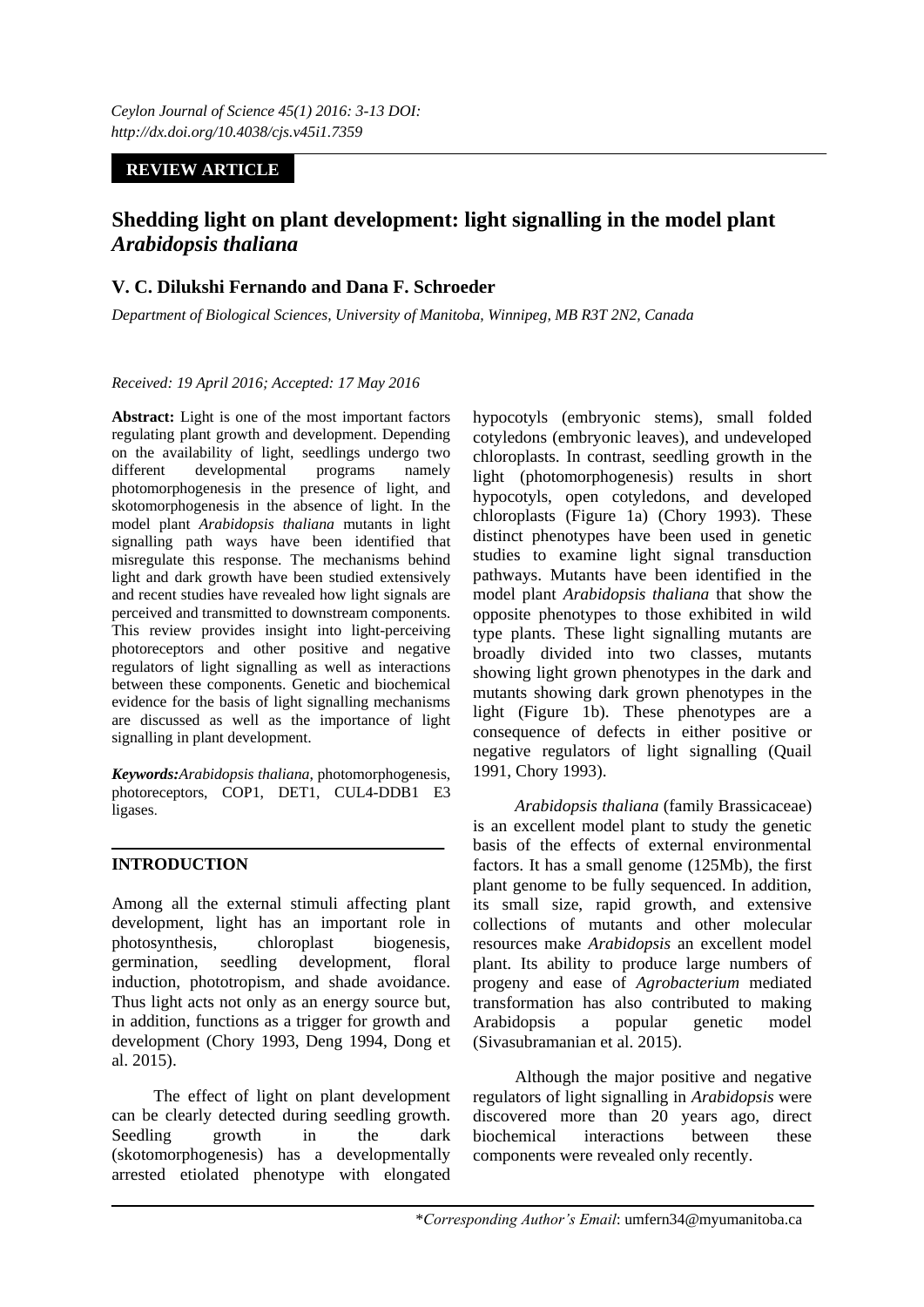

**Figure 1:** Dark and light grown wild type seedling phenotypes (a) and light signalling mutants (b).

This review focuses on recent advances in our understanding of light signalling in *Arabidopsis thaliana,* with emphasis on interactions between key regulatory components of light signalling.

## **POSITIVE REGULATORS OF LIGHT SIGNALLING**

When a component of the light signalling pathway that is involved in perception of the light signal or transduction of the light signal to downstream components is compromised, such mutants will exhibit a seedling phenotype that is insensitive, or exhibits reduced response, to light. That is, these seedlings will show an etiolated phenotype in the light, with elongated hypocotyls and reduced cotyledon expansion (Figure 1b). This group of mutants can be categorized into photoreceptor mutants and mutants in photomorphogenesis-promoting transcription factors.

#### **Photoreceptors**

Initiation of light signalling occurs via perception of light by photoreceptors. Plants have evolved several photoreceptors to sense and respond to a broad range of light frequencies in the environment. The major photoreceptors are the far-red and red light detecting phytochromes, blue/UV-A light sensing cryptochromes and phototropins, and UV-B detecting receptors, such as UVR8 (Galvão and Fankhauser 2015).

*Arabidopsis* has five phytochrome isoforms (phyA-E). Far red perception is

mediated by phyA, while phyB-E initiate red light signalling, with phyB acting predominantly (Wang and Wang 2015). Phytochromes occur in a biologically active Pfr form and an inactive Pr form. Pfr and Pr are photoconvertible, where Pr is transformed into Pfr upon red light (R) absorption and Pfr transformed into Pr upon farred (FR) light absorption. This conformational change in phytochromes is an important regulatory switch that mediates transduction of light signals to downstream components (Furuya 1993). For phyB, conversion to the Pfr form reveals a masked nuclear localization signal that results in nuclear import in the presence of light. PhyA nuclear localization requires FHY1 (FAR RED ELONGATED HYPOCOTYL 1) and FHL (FHY1 LIKE) (Wang and Wang 2015). Phys are homodimeric chromoprotein complexes that contain a phytochromobilin (PɸB) chromophore. Phys consist of chromophore binding, dimerization and kinase domains (Burgie et al. 2014). Pr to Pfr conversion occurs after light activates the bilin chromophore, which undergoes isomerization and thereby a confirmation change in hairpin and helical spine structure, which stabilizes the Pfr form (Burgie et al. 2016).

Cryptochromes are involved in blue light mediated regulation of seedling development and photoperiodic initiation of flowering. Analysis of cryptochrome 1 and 2 (*cry1 cry2)* mutants has shown that CRY1 and CRY2 have both unique and overlapping functions in these responses. CRY2 is always nuclear localized while CRY1 is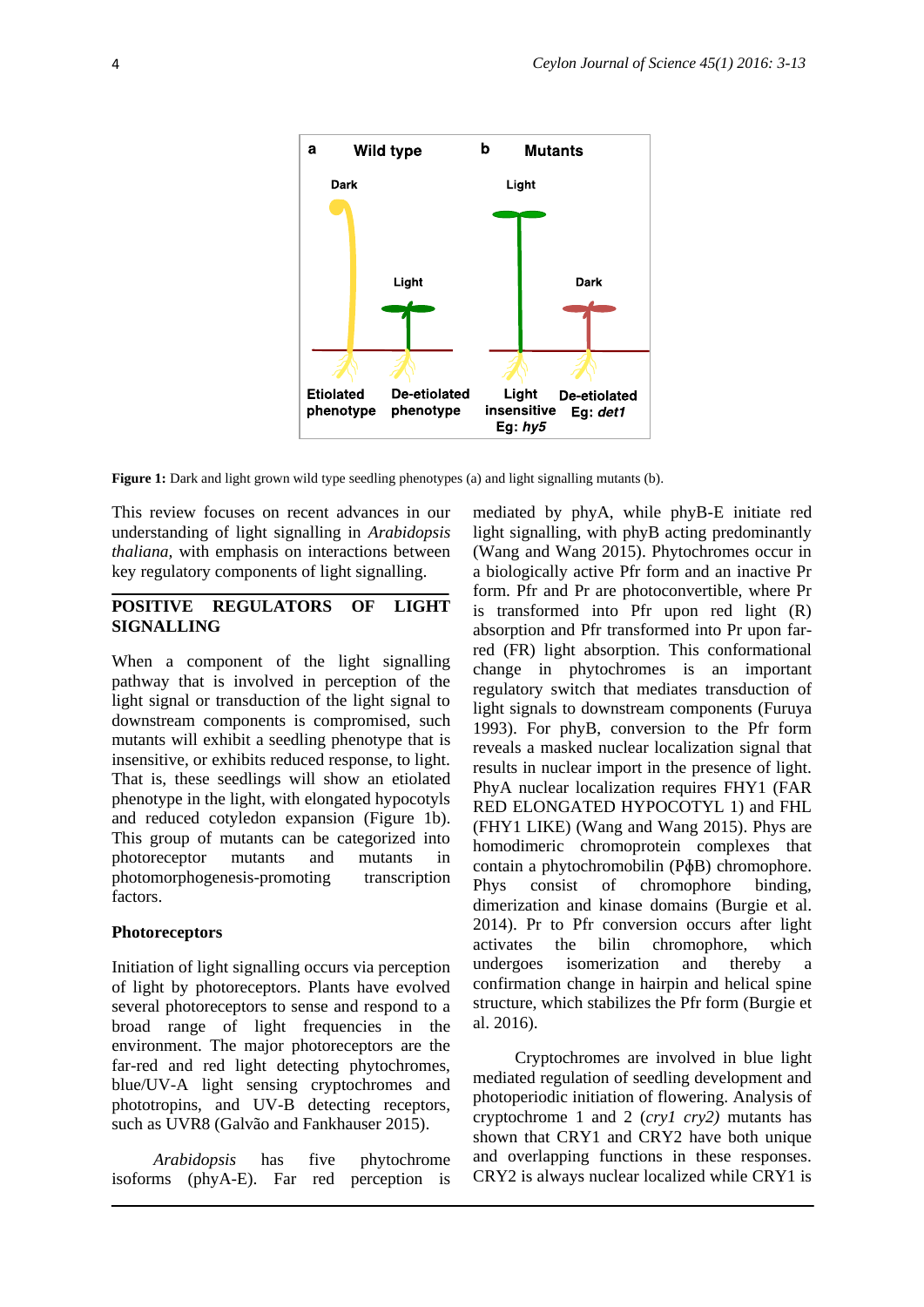either nuclear or cytoplasmic. Upon blue light absorption, the main chromophore in CRYs is rapidly photo reduced, resulting in conformational changes that facilitate interactions with downstream signalling components (Galvão and Fankhauser 2015, Liu et al. 2016).

## **Photomorphogenesis-promoting transcription factors**

LONG HYPOCOTYL 5 (HY5) was one of the first positive regulators of photomorphogenesis to be characterized. The *hy5* mutants were initially identified in a screen for insensitivity to light inhibition of hypocotyl elongation (Figure. 1b) (Koornneef et al. 1980). *hy5* mutants are deficient in red, far-red, and blue light responses and act downstream from the photoreceptors (Chory 1992, Ang and Deng 1994). In addition, *hy5* mutants have defects in chlorophyll accumulation and lateral root formation (Pepper and Chory 1997, Oyama et al. 1997).

*HY5* encodes a nuclear localized basic leucine zipper transcription factor that promotes photomorphogenesis in a broad range of wavelengths (Oyama et al. 1997). Studies of photoreceptor mutants and overexpression lines have shown that both phytochromes and cryptochromes promote HY5 accumulation in the nucleus. The key photoreceptor responsible for HY5 accumulation in R light is phyB while phyA plays a more important role in FR light. CRY1 and CRY2 are involved in HY5 accumulation under blue light conditions (Osterlund et al. 2000).

Chromatin immuno-precipitation and whole genome expression analysis have shown that HY5 specifically binds to the promoters of a large number of genes of which 10% encode transcription factors. In addition, 24% of light regulated genes are HY5 targets, including both light induced and light repressed genes, indicating that HY5 has a dual role in transcriptional regulation of light signalling as an activator as well as a repressor (Lee et al. 2007).

CALMODULIN 7 (CAM7) has a critical role in transcriptional regulation of *HY5* during seedling development in a broad spectrum of light conditions. CAM7 directly interacts with the *HY5* promoter and upregulates *HY5*

transcription. HY5 also activates its own gene expression. Therefore both HY5 and CAM7 positively regulate *HY5* transcription (Abbas et al. 2014).

Other positive regulators of photomorphogenesis include HY5 HOMOLOG (HYH), a G-box binding bZIP transcription factor which shows functional redundancy with HY5. Unlike *hy5*, *hyh* mutants exhibit resistance to inhibition of hypocotyl elongation only in blue light thus HYH acts as the main positive regulator of blue light signalling mediated by CRY1 and CRY2. HYH protein levels were significantly lower in *hy5* mutants indicating that HY5 is essential for HYH protein accumulation. *hyh* mutants flower earlier than wild type but *hy5 hyh* double mutants did not show an additive effect on flowering time phenotypes (Holm et al. 2002).

HFR1, a bHLH transcription factor, is another positive regulator of photomorphogenesis. The *hfr1* mutant has elongated hypocotyls in FR light. HFR1 is responsible for phyA mediated FR and CRY1 mediated blue light signalling (Jang et al. 2005, Yang et al. 2005, Casal et al. 2014).

LAF1, a Myb transcriptional activator, is involved in transmitting phyA signals to downstream signalling components. Interestingly HY5, HFR1, and LAF1 have the ability to bind with each other and decrease degradation of each other (Casal et al. 2014).

## **NEGATIVE REGULATORS OF LIGHT SIGNALLING**

In *Arabidopsis* mutants have been identified that resemble light grown plants even when grown in the dark, that is, exhibit short hypocotyls, open cotyledons, and light regulated gene expression (Figure 1b) (Chory et al. 1989). These mutants are referred to as *constitutive photomorphogenic (cop), de-etiolated (det),* or *fusca (fus*). Subsequent cloning of the genes associated with these loci revealed the identity of these central repressors of photomorphogenesis. The COP/DET/FUS proteins are components of three distinct protein complexes: (i) the COP1-SPA complex, (ii) the COP9 signalosome (CSN) and (iii) the COP10-DET1-DDB1 (CDD) complex (Lau and Deng 2012).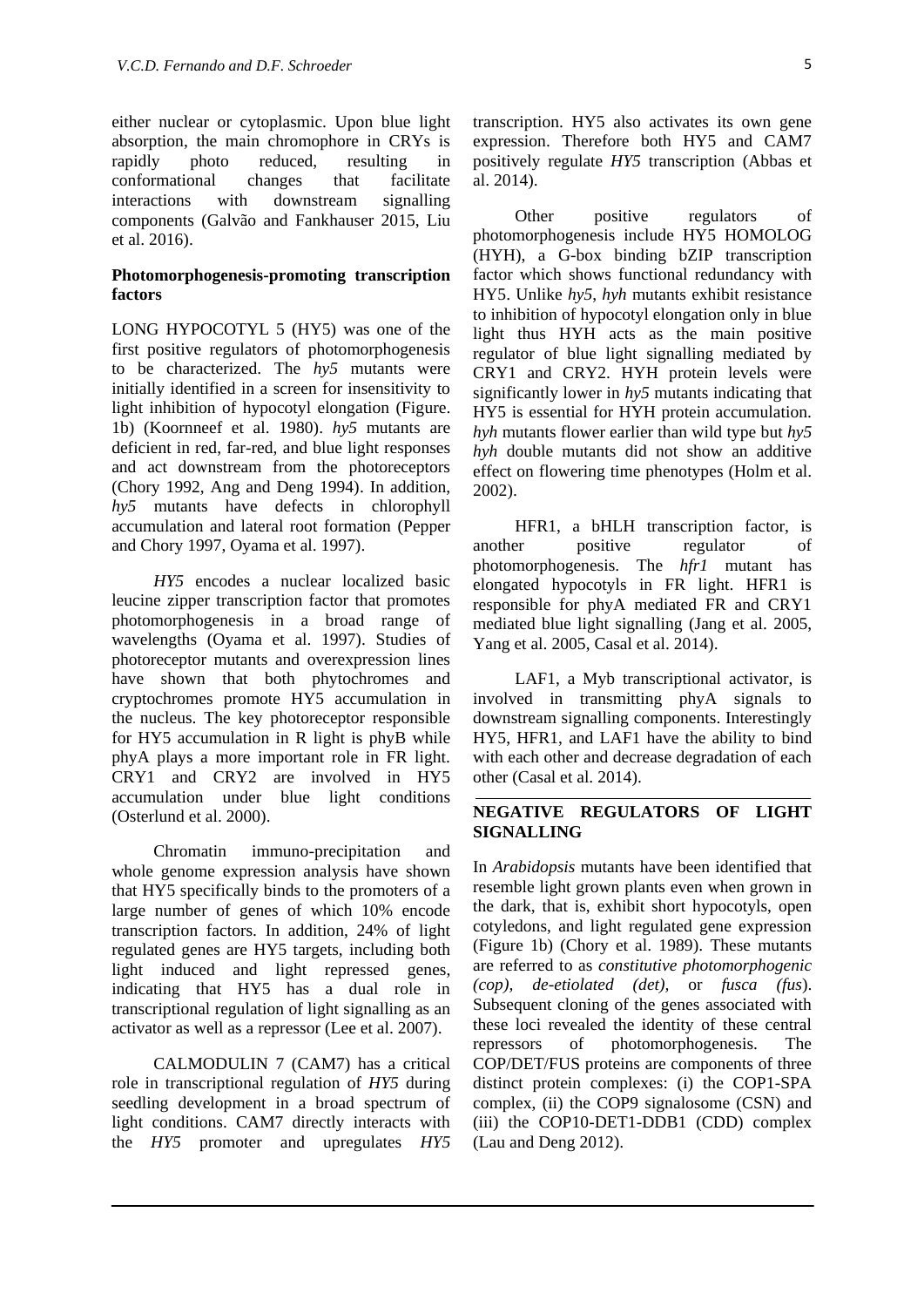

**Figure 2:** COP1 regulation of HY5 levels in (a) dark and (b) light. In the dark, nuclear localized COP1-SPA targets HY5 for degradation via the 26S proteasome and prevents photomorphogenesis. In the light, the active Pfr form of phytochrome enters the nucleus and inhibits COP1-SPA interaction. In addition, COP1 is slowly exported from the nucleus. This results in HY5 accumulation, expression of HY5 target genes and light growth.

In addition to the *COP/DET/FUS* genes, a group of phytochrome interacting basic helixloop-helix (bHLH) transcription factors were later identified as another class of negative regulators of light signalling. These transcription factors are called PHYTOCHROME INTERACTING FACTORS (PIFs) (Leivar et al. 2008, Leivar and Monte 2014).

#### **COP1**

COP1 is a 76 kDa protein that targets positive regulators of light signalling for degradation. Ubiquitination is a mechanism whereby ubiquitin (Ub) tags are added to proteins, targeting them for subsequent proteolytic degradation via the 26S proteasome pathway. COP1 interacts with SUPPRESSOR OF PHYA-105 (SPA) proteins to form a RING E3 ubiquitin ligase which, in the dark, targets photomorphogenesis promoting transcription factors such as HY5, HYH, HFR1, and LAF1 for degradation via the 26S proteasome system, leading to skotomorphogenesis (Casal et al. 2014).

COP1 has 3 distinct domains that facilitate interaction with other proteins, namely a RING finger domain, a coiled–coil domain, and WD-40 repeat domain. COP1 interacts with most of its substrates via the WD-40 domain (Yi and Deng 2005). COP1 is capable of auto-ubiquitination and SPA1 has no specific role for this selfubiquitination. However COP1 E3 ligase activity is strictly impaired in *spa1* mutants and thus, SPA1 is required for ubiquitination of other substrates (Seo *et al.*, 2003).

COP1 interacts with phyA, phyB, CRY1, and CRY2 in response to photoperception by the

photoreceptors. Two mechanisms appear to contribute to repression of COP1 in the light. One is the slow translocation of COP1 from the nucleus to the cytosol and the other is rapid inhibition of COP1 by the photoreceptors (Casal et al. 2014, Lu et al. 2015). Recent studies have shown that both phyA and phyB co-localize with SPA1 in the nucleus. Photoactive phyA and phyB interact with SPA1 in a light dependent manner and prevent COP1-SPA interaction and thereby formation of the active COP1-SPA complex (Figure 2) (Lu et al. 2015, Sheerin et al. 2015). In addition, both CRY1 and CRY2 regulate COP1 activity in blue light by interacting with SPA1 and preventing COP1- SPA E3 ligase function (Lau and Deng 2012, Liu et al. 2016).

Another recently identified COP1 repressor, COP1 SUPPRESSOR 2 (CSU2), directly interacts with COP1 and inhibits its E3 ligase activity. *CSU2* loss of function suppresses the *cop1* mutant phenotype (Xu et al. 2015).

In contrast to its negative regulatory role in visible light signalling, COP1 acts as a positive regulator in UV-B signalling. Upon exposure to UV-B, the UV photoreceptor UVR8 undergoes a conformational change enabling interaction with COP1. As a result *HY5* expression is increased, which leads to activation of UV-B induced genes. Thus, COP1 has a role in plant UV-B tolerance (Lau and Deng 2012, Kong and Okajima 2016).

## **The COP9 signalosome**

The COP9 signalosome (CSN) consists of eight subunits, six of which were identified as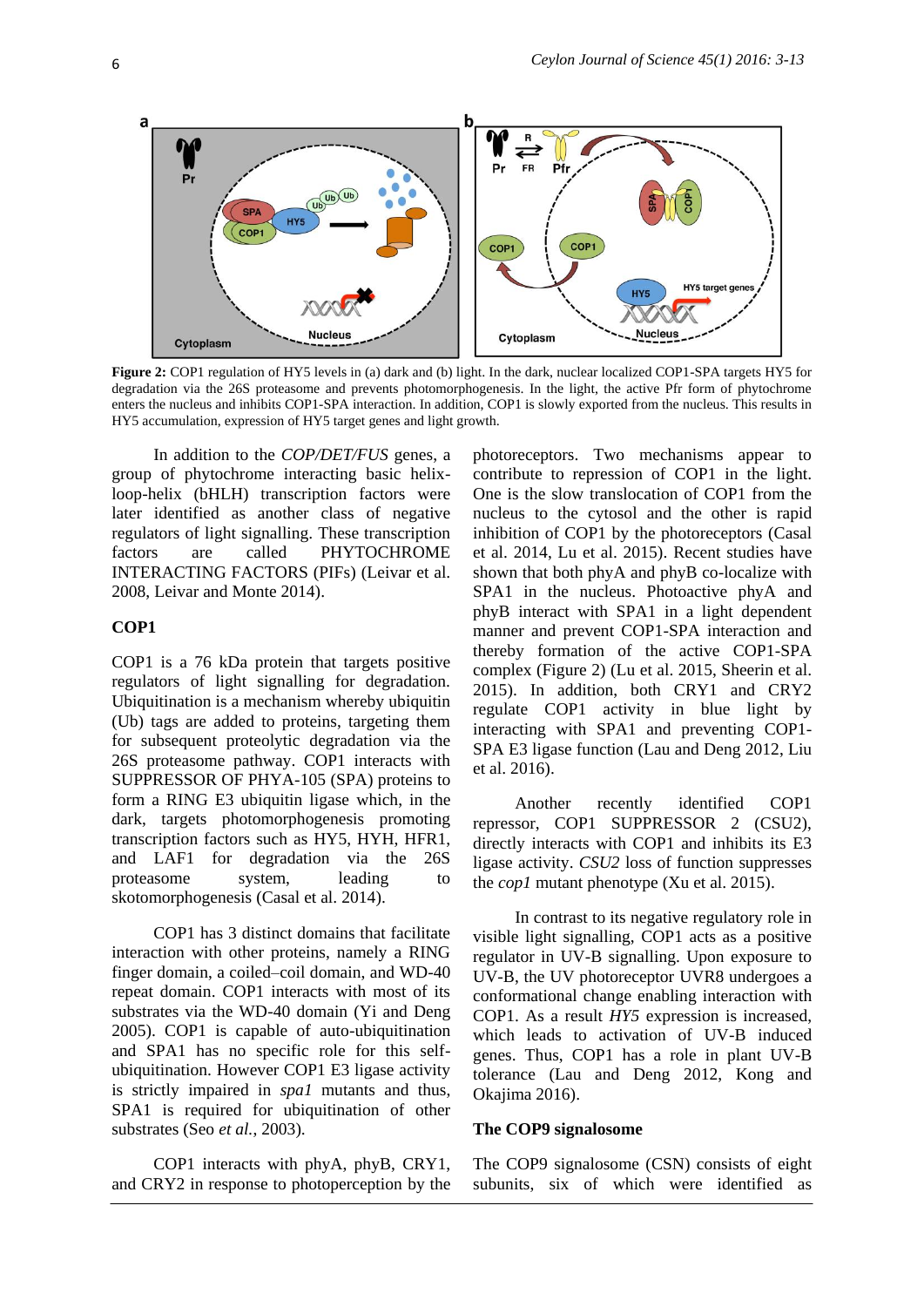*cop/det/fus* mutants. The CSN regulates the activity of CULLIN RING E3 ligases and thereby plays an important role in regulation of ubiquitin/proteasome mediated protein degradation. The CSN removes the ubiquitin-like modifier Nedd8 from CUL based E3 ligases (Lau and Deng 2012, Dong et al. 2015). Loss of function *csn* mutants shows a constitutive photomorphogenic phenotype because the CSN is essential for COP1 activity. Thus, a number of genes including light regulated genes are misregulated in *csn* mutants (Chamovitz 2009, Wang et al. 2009).

#### **The COP10/DET1/DDB1 (CDD) complex**

In the CDD complex, COP10 and DET1 form a complex with CUL4 via DAMAGED DNA BINDING protein 1 (DDB1).

## *COP10*

COP10 is an ubiquitin conjugating enzyme (E2) variant (Suzuki et al. 2002). COP10 is also required for COP1 mediated degradation of HY5 [\(Osterlund et al.,](http://genesdev.cshlp.org.uml.idm.oclc.org/content/18/17/2172.long#ref-20) 2000). COP10 directly interacts with COP1, the CSN, and proteasome subunits and forms a stable complex with DDB1 and DET1 (CDD complex). The CDD complex promotes ubiquitin chain formation and enhances E2 activity. COP10 itself has no E2 activity but can enhance the activity of other E2s in the presence or absence of the CDD complex (Yanagawa et al. 2004). The CDD complex interacts with CUL4 and shows E3 ligase activity, however the target proteins were unknown until recently. The only known direct target of the CDD complex is HFR1 (Chen et al. 2006, Shi et al. 2015).

#### *DET1*

De-etiolation refers to inhibition of hypocotyl elongation and induction of leaf expansion and differentiation. The de-etiolated mutants in Arabidopsis, such as *det1*, resemble light grown plants when grown in complete darkness. Hence det1 mutants exhibit short hypocotyls, expanded cotyledons with noticeable leaf primordia and initiation of chloroplast development in the dark. In addition, det1 mutants express light regulated genes in the dark, such as photosynthesis related genes. Thus, DET1 acts as a negative regulator of seedling de-etiolation response. *det1* mutants can continue to grow for extended periods in the dark, developing leaves and flowers. Light

grown adult *det1* plants are small with increased number of inflorescence stems as well as reduced fertility (Chory et al. 1989, Pepper et al. 1994). DET1 is also involved in spatial patterning of light regulated gene expression and chloroplast development (Chory and Peto 1990). In addition, pleiotropic defects in *det1* mutants, including morphological defects and abnormal gene expression in the dark and light, can be restored by increased peroxisome function. TED3 is the Arabidopsis homologue of the yeast and mammalian peroxisomal protein PEX2 and *ted3* gain of function mutants can rescue *det1* phenotypes. This indicates that both DET1 and peroxisomes play important roles in photomorphogenesis (Hu et al. 2002).

*hy5* mutants suppress *det1* dark grown seedling phenotypes as well as *det1* light grown adult phenotypes such as size, flowering, apical dominance, and fertility phenotypes. This suggests that *HY5* acts downstream from *DET1*, consistent with the lack of HY5 degradation in *det1* mutants (Chory 1992, Pepper and Chory 1997, Osterlund et al. 2000, Fernando and Schroeder 2015). DET1 represses *CHLOROPHYLL A/B BINDING PROTEIN 2*  (*CAB2*) gene expression in the dark but activates it in the light. DET1 regulation of *CAB2* expression was found to be via HY5 and the circadian regulator CIRCADIAN CLOCK ASSOCIATED 1 (CCA1) (Maxwell et al. 2003).

DET1 is nuclear localized and interacts directly or indirectly with a number of other proteins. DET1 interacts physically and genetically with DAMAGED DNA BINDING PROTEIN 1 A/B (DDB1A/B) and COP10 to form the CDD complex (Pepper et al. 1994, Schroeder et al. 2002, Yanagawa et al. 2004, Ganpudi and Schroeder 2013). The CDD complex in turn interacts with CUL4 to form an active E3 Ub ligase. However, a direct target of the complex was not known until the recent discovery that HFR1 degradation mediated by the CUL4-CDD complex (Chen et al. 2006, Shi et al. 2015). In addition, COP1 nuclear retention and HY5 degradation require the activity of the CDD and CSN complexes (von Arnim et al. 1997, Osterlund et al. 2000, Wang et al. 2009). Thus, *det1* mutants have increased levels of HY5 protein but DET1 does not appear to directly interact with HY5 (Osterlund et al. 2000, Lau et al. 2011). Also there is no evidence of direct interaction between COP1 and DET1, therefore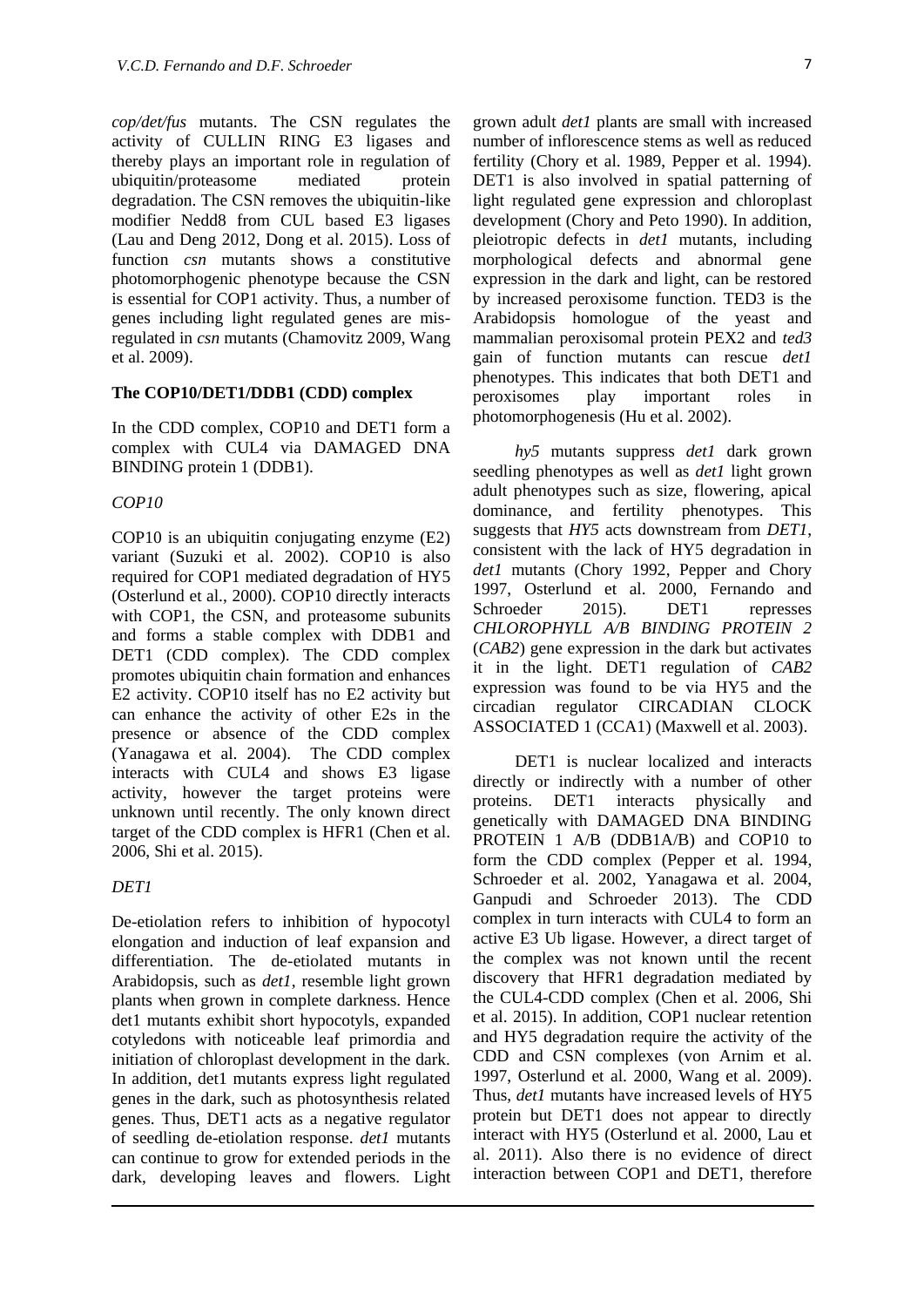the basis of this mechanism is still not clear (Chen et al. 2010).

In contrast, DET1 was found to directly interact with the SINAT5 E3 ligase and block degradation of LATE ELONGATED HYPOCOTYL (LHY), a component of the Arabidopsis circadian clock. SINAT5 interacts with both LHY1 and DET1 but ubiquitinates only LHY. Thus, DET1 may influence flowering time in Arabidopsis by affecting protein abundance of LHY via inhibition of the SINAT5 E3 ligase (Song and Carré 2005, Park et al. 2010).

In addition to its role in E3 ligase complexes, DET1 has been shown to be involved in transcriptional regulation (Lau et al. 2011, Huang et al. 2014). DET1 acts as a transcriptional co-repressor of the Arabidopsis circadian clock. CIRCADIAN CLOCK ASSOCIATED 1 (CCA1) and LHY1 are MYB transcription factors with partially overlapping functions that act as transcriptional repressors in the morning phase of the central loop of circadian clock. DET1 directly interacts with CCA1 and LHY1 to repress CCA1/LHY1 target genes. DET1 is essential for CCA1 transcriptional repression activity and for functioning of the plant circadian clock (Lau et al. 2011). Moreover, DET1 has a possible role in chromatin remodelling via binding to nonacetylated histone 2B (H2B) tails in nucleosomes (Benvenuto et al. 2002).

DET1 not only represses photomorphogenesis but also represses flowering by altering the photoperiod and autonomous pathways. DET1 delays flowering particularly under short day conditions. Flowering is controlled by multiple signalling components including GIGANTIA (GI) and FLOWERING LOCUS T (FT). GI functions as a flowering inducer and activates *FT* transcription. DET1 directly interacts with GI and delays flowering by inhibiting the interaction between GI and the *FT* promoter. Thus, DET1 does not affect GI protein stability but functions as a repressor of *FT* transcription (Kang et al. 2015). In addition, DET1 binds directly to MULTICOPY SUPPRESSOR OF IRA1 4 (MSI4), which is part of a CUL4-DDB1 complex that alters the expression of *FLOWERING LOCUS C (FLC).* FLC inhibits floral transition by suppression of floral inducers like FT. The CUL4-DDB1-MSI4 E3 ligase associates with POLYCOMB REPRESSIVE COMPLEX 2 containing histone methyltransferase CLF (CLF-PCR2) and represses *FLC* expression. *det1* exhibits altered *FLC* promoter methylation and expression (Pazhouhandeh et al. 2011, Kang et al. 2015).

A recent study showed that DET1 suppresses accumulation of DELLA proteins, which are negative regulators of Gibberellic acid (GA) signalling. Light and GA antagonistically regulate seedling growth and DELLAs play a role in promoting skotomorphogenesis in the dark. Therefore, DET1's role in repression of photomorphogenesis may be partly through negative regulation of DELLA protein levels in the dark (Li et al. 2015). DELLAs inhibit another negative regulator of photomorphogenesis, PIFs (discussed below) (Davière and Achard 2016).

Other roles of DET1 include the recent discovery that DET1 is involved in stabilization of PHYTOCHROME INTERACTING FACTORS (PIFs), which will be discussed later in this review, and mediating degradation of HFR1 (Dong et al. 2014, Shi et al. 2015). DET1 directly regulates both positive (HFR1) and negative (PIF1) regulators of seed germination. In the dark, DET1 degrades HFR1 and stabilizes PIF1, repressing seed germination. In the light DET1 is somehow inactivated, resulting in increased HFR1 and decreased PIF1, inducing seed germination (Shi et al. 2015). Therefore, DET1 is not only a central repressor of photomorphogenesis but also a central repressor of seed germination and flowering time.

#### *CUL4 / DDB1A/B E3 ligase complexes in light signaling*

Cullin proteins are the scaffolding subunits of E3 ligase complexes, where the N-terminus of the cullin binds to an adaptor protein and the Cterminus binds to the RING finger protein RBX1. The adaptor protein functions to connect the cullin to specific substrate receptors that enable interaction with the substrate to be targeted for ubiquitination. For instance, in CUL4 E3 ligases, DDB1 acts as the adaptor and interacts with a number of different substrate receptors. These substrate receptors commonly have roughly seven WD40 domains thus are called DWD (DDB1 binding WD40) proteins or DDB1 CUL4 ASSOCIATED FACTORS (DCAFs). There are certain proteins, such as DET1 and COP10, which lack a WD40 domain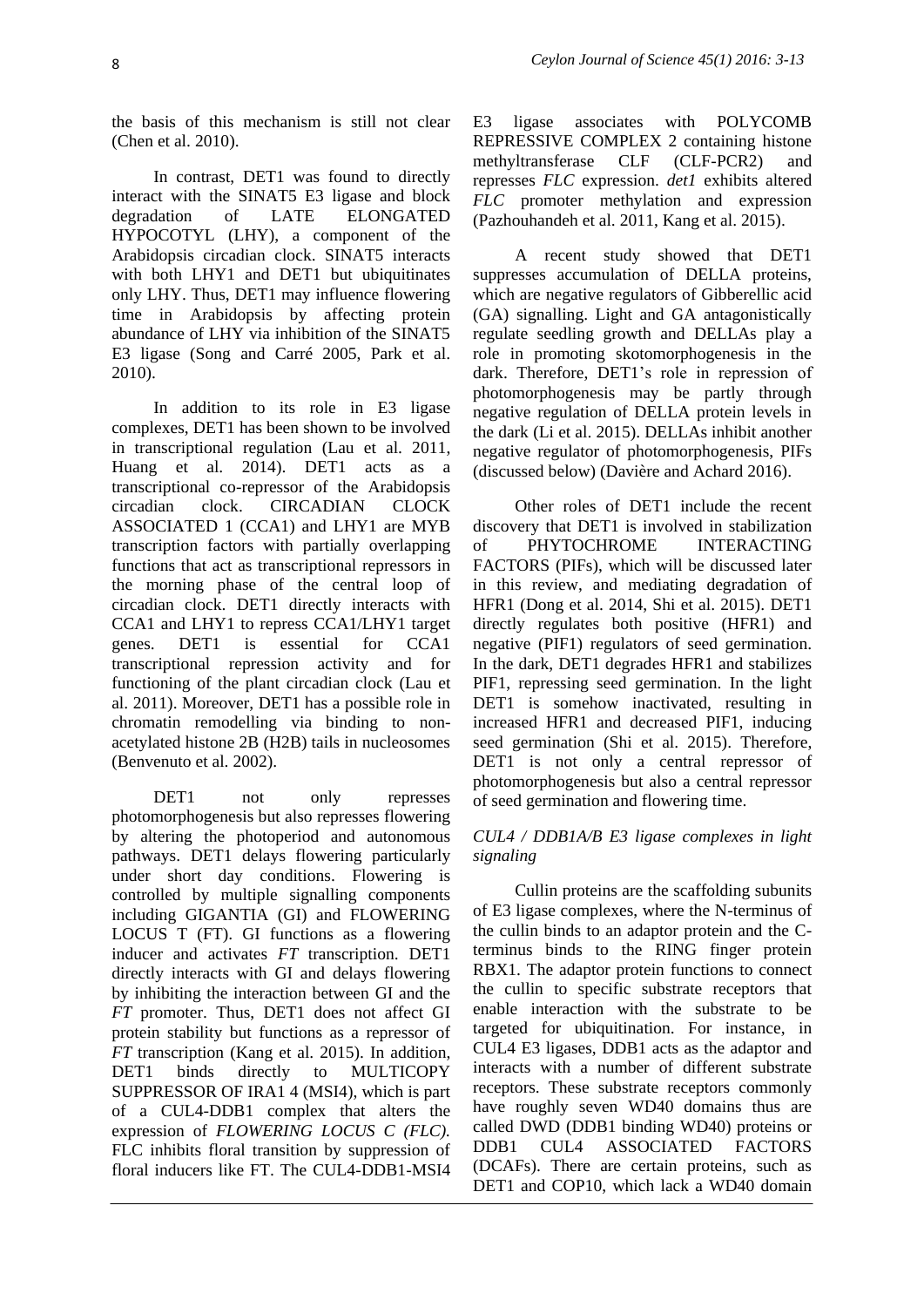but still interact with DDB1. CUL4-DDB1- DCAF complexes are involved in a wide array of functions in plants including repression of photomorphogenesis, facilitating damaged DNA repair, and response to abiotic stress (Biedermann and Hellmann 2011).

DDB1 was first identified in mammals as part of the DDB1-DDB2 complex that binds to UV damaged DNA and is involved in nucleotide excision repair of damaged DNA. DDB1 is a highly conserved protein in eukaryotes. In Arabidopsis DDB1 exists as two homologues, DDB1A and DDB1B, which exhibit 91% amino acid identity with each other. Although the two proteins are not biochemically different, DDB1A and DDB1B show distinct functions in the light and dark and the double mutant is embryonic lethal (Schroeder et al. 2002, Bernhardt et al. 2010, Ganpudi and Schroeder 2013).

Distinct DDB1 complexes appear to interact with each other genetically and biochemically. DDB2 is mainly involved in the global genomic repair pathway as a substrate receptor for CUL4-DDB1 (Ganpudi and Schroeder 2011). In *Arabidopsis* however *DDB2* also genetically interacts with *DDB1A* and *DET1*. *DDB2* interactions with *DET1* were shown to be *DDB1A* independent for some adult phenotypes while in some dark grown seedling phenotypes the interactions were *DDB1A* dependent (Al Khateeb and Schroeder 2007). In addition, DET1 is essential for the degradation of DDB2 via the CUL4-DDB1 E3 ligase during UV damage repair. Removal of DDB2 after damaged DNA lesion recognition is an important step, allowing the repair machinery to access the damaged lesions. Thus DET1 and DDB2 work together in UV damaged DNA repair (Castells et al. 2011).

#### **Phytochrome Interacting Factors (PIFS)**

The bHLH type transcription factors PHYTOCHROME INTERACTING FACTORs (PIFs) act directly downstream of phytochromes to negatively regulate photomorphogenes is and promote skotomorphogenesis. PIFs (PIF1/PIF3- LIKE 5, PIF3, PIF4, PIF5/PIL6, PIF6/PIL2, PIF7, and PIF8) accumulate in the dark to promote dark growth. In the presence of light, activated phytochromes, in the nuclear Pfr form, interact directly with PIFs. Phytochromes then phosphorylate the PIFs, targeting them for ubiquitination and degradation via the proteasome (Figure 3). While there is redundancy among the PIFs, *pif3* mutants have short hypocotyls in red light while PIF4 and PIF5 are also involved in negative regulation of light signalling. PIF1 regulates seed germination and hypocotyl elongation. Furthermore, *pifq* (which lacks PIF1, PIF3, PIF4 and PIF5) shows a constitutive photomorphogenic phenotype (Leivar and Monte 2014).

Microarray expression profile analysis indicated that DET1 represses photomorphogenesis by regulating a number of transcription factors including PIFs. Thus, lack of PIF3 enhances the *det1* de-etiolated phenotype while overexpression can partially restore seedling de-etiolation in the dark. In addition, DET1 and other components of the CDD complex affect the protein stability of PIFs at the post-transcriptional level. DET1 positively regulates only *PIF3* at the gene expression level but positively regulate all the PIFs at the posttranslational level. Moreover, both *det1* and *cop1*  mutants have significantly reduced PIF3 protein levels, suggesting that the *DET/COP/FUS* group of genes repress photomorphogenesis in part by mediating protein stability of PIFs and upregulating the function of PIF3 in the dark (Lau and Deng 2012, Dong et al. 2014, Dong et al. 2015, Shi et al. 2015).

Interactions between the two main classes of repressors of photomorphogenesis, COP/DET/FUS and PIFs, are just beginning to unravel. COP1 and PIFs have additive roles in the dark. PIFs enhance the substrate recruitment and ubiquitination functions of COP1 and PIF1 interacts with COP1, SPA1 and HY5. Basically PIF1 functions in COP1 mediated HY5 degradation by enhancing COP1 affinity to HY5, promoting auto-ubiquitination of COP1 then facilitating transubiquitination of HY5 by COP1. Thus, negative regulation of photomorphogenesis by PIFs is not an independent mechanism but acts by affecting the protein stability of HY5 via regulation of COP1-SPA E3 ligase activity. Therefore, PIF1 and COP act as cofactors and synergistically repress light growth in the dark (Xu et al. 2014).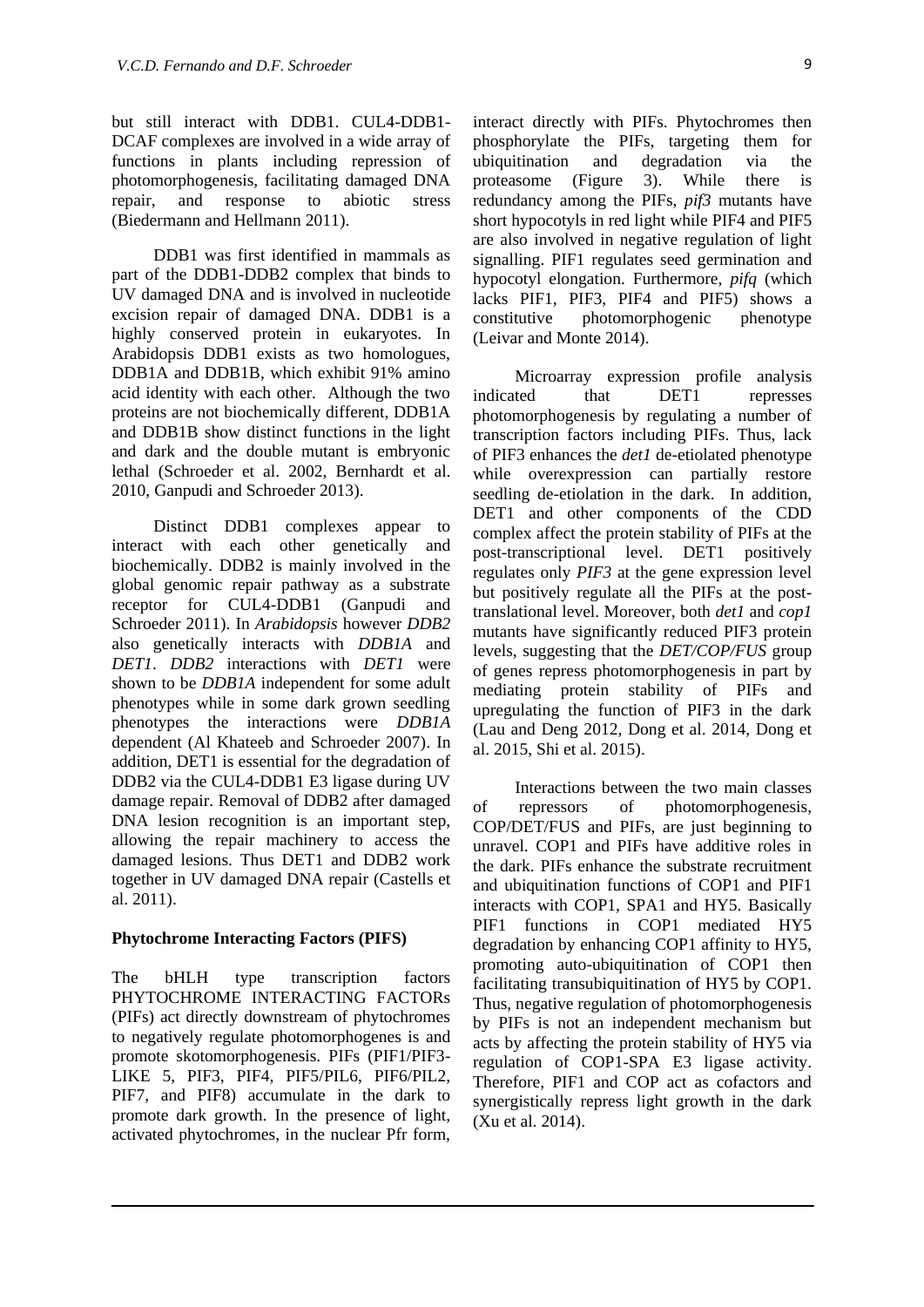

**Figure 3**: Interaction between light and PIFs in light signalling (a) In the dark phytochromes are in the biologically inactive Pr form and are localized in the cytosol. Homo and heterodimers of PIFs bind to light regulated genes, preventing their expression and repressing photomorphogenesis. (b) In the light, the active Pfr form of phytochromes move to the nucleus to bind and rapidly phosphorylates PIFs. The phosphorylated PIFs are degraded via the 26S proteasome. As a result photomorphogenesis occurs.

#### **LIGHT SIGNALLING OVERVIEW**

In summary, different wavelengths of light are perceived by photoreceptors, with phyA mediating FR perception, phyB red light, and CRY1 and CRY2 blue (Figure. 4). In general light absorption results in changes in photoreceptor conformation and/or localization, which facilitates interactions between the photoreceptors and downstream negative regulators. The photoreceptors then inhibit the negative regulators, resulting in disruption of COP1 activity and degradation of the PIFs. In the absence of light the negative regulators positively reinforce each other, with DET1 stabilizing the PIFs and the PIFs promoting

COP1 degradation of HY5 and other photomorphogenesis promoting transcription factors. Thus in the dark the negative regulators promote skotomorphogenesis and inhibit photomorphogenesis, while the light inactivation of the negative regulators by the photoreceptors allows light development to proceed (Huang et al., 2014; Dong et al., 2015). Light influences nearly all aspects of growth and development in plants and our understanding of this critical process is finally becoming illuminated. The knowledge gained through genetic and biochemical studies in the model plant Arabidopsis can be transferred to agriculturally more important crops, allowing us to optimize light use during crop production.



**Figure 4:** Light perception and signalling pathways (arrows indicate positive regulation and T-bars indicate negative regulation).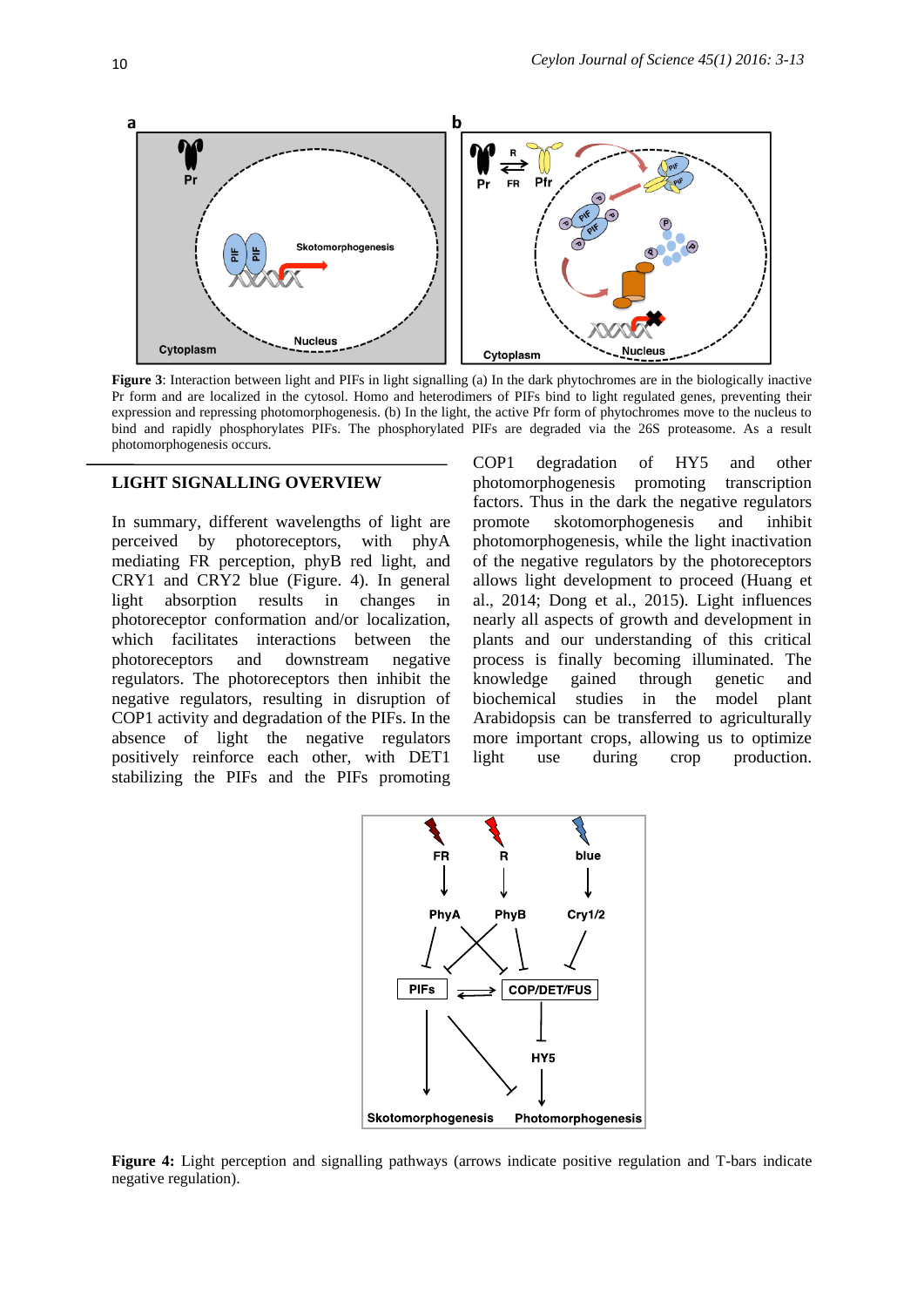#### **REFERENCES**

- Abbas, N., Maurya, J.P., Senapati, D., Gangappa, S.N., Chattopadhyay, S. (2014). Arabidopsis CAM7 and HY5 physically interact and directly bind to the *HY5* promoter to regulate its expression and thereby promote photomorphogenesis. *Plant Cell* **26**(3):1036-1052.
- Al Khateeb, W.M., Schroeder, D.F. (2007). *DDB2, DDB1A* and *DET1* exhibit complex interactions during Arabidopsis development. *Genetics*  **176**:231-242.
- Ang, L.H., Deng, X.W. (1994). Regulatory hierarchy of photomorphogenic loci: allele-specific and light-dependent interaction between the HY5 and COP1 loci. *Plant Cell* **6**:613-628.
- Benvenuto, G., Formiggini, F., Laflamme, P., Malakhov, M., Bowler, C.(2002). The photomorphogenesis regulator DET1 binds the amino-terminal tail of histone H2B in a nucleosome context. *Current Biology* **12**:1529- 1534.
- Bernhardt, A., Mooney, S., Hellmann, H. (2010). Arabidopsis DDB1a and DDB1b are critical for embryo development. *Planta* **232**:555-566.
- Biedermann, S., Hellmann, H. (2011). WD40 and CUL4-based E3 ligases: lubricating all aspects of life. *Trends in Plant Science* **16**:38-46.
- Burgie, E.S., Zhang, J., Vierstra, R.D. (2016). Crystal structure of *Deinococcus* phytochrome in the photoactivated state reveals a cascade of structural rearrangements during photoconversion. *Structure* **24**:448-457.
- Burgie, E.S., Bussell, A.N., Walker, J.M., Dubiel, K., Vierstra, R.D (2014).Crystal structure of the photosensing module from a red/far-red lightabsorbing plant phytochrome. *Proceedings of the National Academy of Sciences of the United States of America* **111**:10179-10184.
- Casal, J.J., Candia, A.N., Sellaro, R. (2014). Light perception and signalling by phytochrome A. *Journal of Experimental Botany* **65**:2835-2845.
- Castells, E., Molinier, J., Benvenuto, G., Bourbousse, C., Zabulon, G., Zalc, A., Cazzaniga, S., Genschik, P., Barneche, F., Bowler, C. (2011). The conserved factor DE-ETIOLATED 1 cooperates with CUL4-DDB1 DDB2 to maintain genome integrity upon UV stress. *The EMBO Journal* **30**:1162-1172.
- Chamovitz, D.A. (2009). Revisiting the COP9 signalosome as a transcriptional regulator. *EMBO Reports* **10**:352-358.
- Chen, H., Shen, Y., Tang, X., Yu, L., Wang, J., Guo, L., Zhang, Y., Zhang, H., Feng, S., Strickland, E., Zheng, N., Deng, X.W. (2006). Arabidopsis CULLIN4 forms an E3 ubiquitin ligase with RBX1 and the CDD complex in mediating light control of development. *Plant Cell* **18**:1991-2004.
- Chen, H., Huang, X., Gusmaroli, G., Terzaghi, W., Lau, O.S., Yanagawa, Y., Zhang, Y., Li, J., Lee,

J.H., Zhu, D., Deng, X.W. (2010). Arabidopsis CULLIN4-damaged DNA binding protein 1 interacts with CONSTITUTIVELY PHOTOMORPHOGENIC1-SUPPRESSOR OF PHYA complexes to regulate photomorphogenesis and flowering time. *Plant Cell* **22**:108-123.

- Chory, J. (1992). A genetic model for light-regulated seedling development in Arabidopsis. *Development* **115**:337-354.
- Chory J. (1993). Out of darkness: mutants reveal pathways controlling light-regulated development in plants. *Trends in Genetics* **9**:167-172.
- Chory, J., Peto, C.A. (1990). Mutations in the *DET1* gene affect cell-type-specific expression of lightregulated genes and chloroplast development in Arabidopsis. *Proceedings of the National Academy of Sciences of the United States of America* **87**:8776-8780.
- Chory, J., Peto, C., Feinbaum, R., Pratt, L., Ausubel, F. (1989). *Arabidopsis thaliana* mutant that develops as a light-grown plant in the absence of light. *Cell* **58**:991-999.
- Davière, J., Achard, P. (2016). A pivotal role of DELLAs in regulating multiple hormone signals. *Molecular Plant* **9**:10-20.
- Deng, X. (1994). Fresh view of light signal transduction in plants. *Cell* **76**:423-426.
- Dong, J., Terzaghi, W., Deng, X.W., Chen, H. (2015). Multiple photomorphogenic repressors work in concert to regulate Arabidopsis seedling development. *Plant Signalling and Behaviour*  **10**:e1011934.
- Dong, J., Tang, D., Gao, Z., Yu, R., Li, K., He, H., Terzaghi, W., Deng, X.W., Chen, H. (2014). Arabidopsis DE-ETIOLATED1 represses photomorphogenesis by positively regulating phytochrome-interacting factors in the dark. *Plant Cell* **26**:3630-3645.
- Fernando, V.C.D., Schroeder D.F. (2015). Genetic interactions between *DET1* and intermediate genes in Arabidopsis ABA signalling. *Plant Science*  **239**:166-179.
- Furuya, M. (1993). Phytochromes: their molecular species, gene families, and functions. *Annual Review of Plant Biology* **44**:617-645.
- Galvão V.C., Fankhauser, C. (2015). Sensing the light environment in plants: photoreceptors and early signalling steps. *Current Opinion in Neurobiology* **34**:46-53.
- Ganpudi, A.L., Schroeder, D.F. (2011). UV damaged DNA repair and tolerance in plants. In: C Chen (Ed.), *Selected Topics in DNA Repair*, InTech Open Access Publisher, Croatia Pp. 73-96.
- Ganpudi, A.L, Schroeder, D.F. (2013). Genetic interactions of *Arabidopsis thaliana damaged DNA binding protein 1B (DDB1B)* with *DDB1A, DET1,* and *COP1*. *Genes Genomes Genetics (G3)*  (Bethesda) **3**:493-503.
- Holm, M., Ma, L.G., Qu, L.J., Deng, X.W. (2002). Two interacting bZIP proteins are direct targets of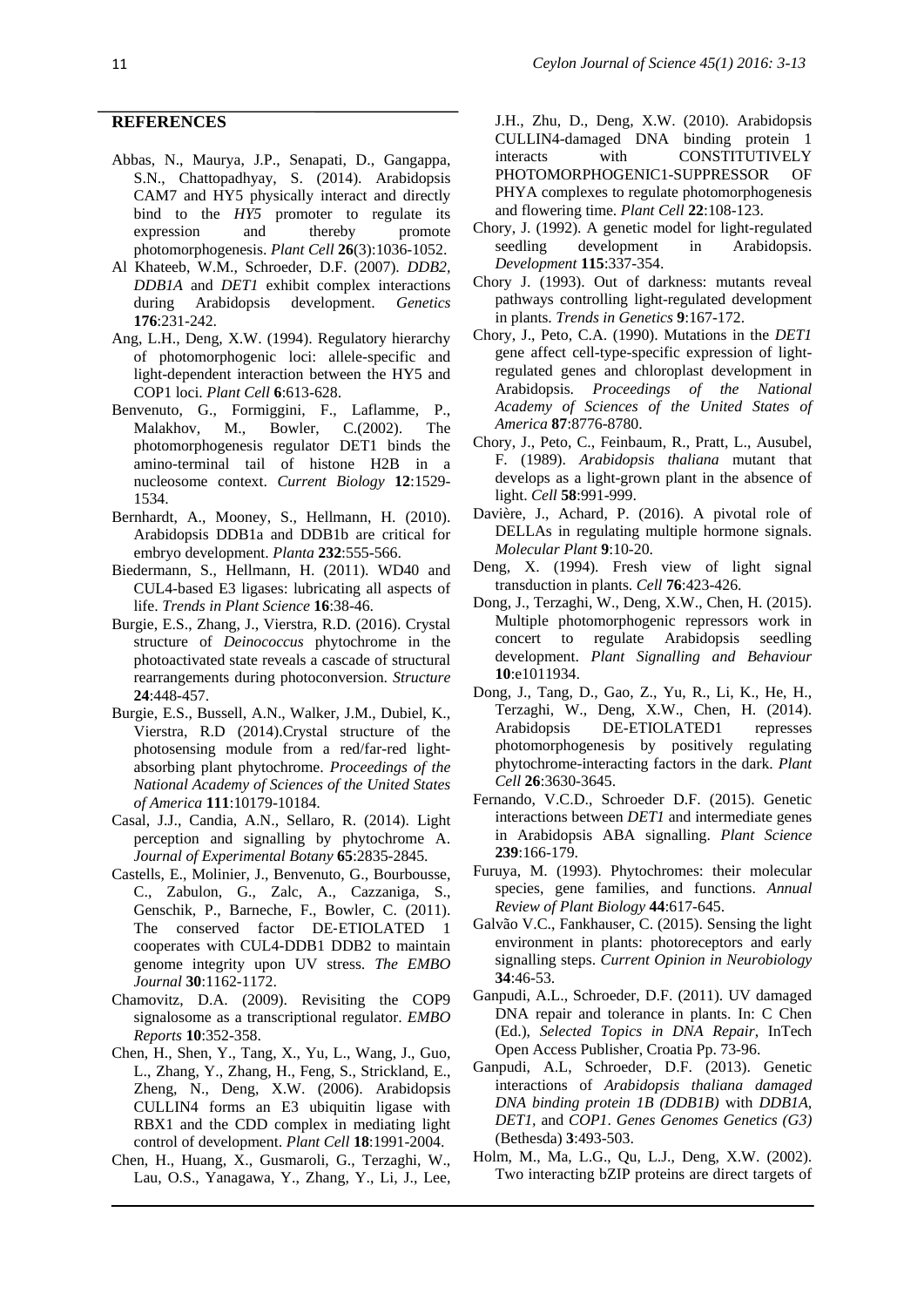COP1-mediated control of light-dependent gene expression in Arabidopsis. *Genes and Development* **16**:1247-1259.

- Hu, J., Aguirre, M., Peto, C., Alonso, J., Ecker, J., Chory, J. (2002). A role for peroxisomes in photomorphogenesis and development of Arabidopsis. *Science* **297**:405-409.
- Huang, X., Ouyang, X., Deng, X.W. (2014). Beyond repression of photomorphogenesis: role switching of COP/DET/FUS in light signalling. *Current Opinion in Plant Biology* **21**:96-103.
- Jang, I., Yang, J., Seo, H,S., Chua, N. (2005). HFR1 is targeted by COP1 E3 ligase for posttranslational proteolysis during phytochromeA signalling. *Genes and Development* **19**:593-602.
- Kang, M., Yoo, S., Kwon, H., Lee, B., Cho, J., Noh, Y., Paek, N. (2015). Negative regulatory roles of DE-ETIOLATED1 in flowering time in Arabidopsis. *Scientific Reports* **5:** 9728.
- Kong, S., Okajima, K. (2016). Diverse photoreceptors and light responses in plants. *Journal of Plant Research* **129**:111-114.
- Koornneef, M., Rolff, E., Spruit, C. (1980). Genetic control of light-inhibited hypocotyl elongation in *Arabidopsis thaliana* (L.)Heynh. *Zeitschriftfür Pflanzenphysiologie* **100**:147-160
- Lau, O.S., Deng, X.W. (2012). The photomorphogenic repressors COP1 and DET1: 20 years later. *Trends in Plant Science* **17**:584- 593.
- Lau, O.S., Huang, X., Charron, J., Lee, J., Li, G., Deng, X.W. (2011). Interaction of Arabidopsis DET1 with CCA1 and LHY in mediating transcriptional repression in the plant circadian clock. *Molecular Cell* **43**:703-712.
- Lee, J., He, K., Stolc, V., Lee, H., Figueroa, P., Gao, Y., Tongprasit, W., Zhao, H., Lee, I., Deng, X.W. (2007). Analysis of transcription factor HY5 genomic binding sites revealed its hierarchical role in light regulation of development. *Plant Cell* **19**:731-749.
- Leivar, P., Monte, E., Oka, Y., Liu, T., Carle, C., Castillon, A., Huq, E., Quai,l P.H (2008). Multiple phytochrome-interacting bHLH transcription factors repress premature seedling photomorphogenesis in darkness. *Current Biology*  **18**:1815-1823.
- Leivar, P., Monte, E. (2014). PIFs: systems integrators in plant development. *Plant Cell* **26**:56- 78.
- Li, K., Gao, Z., He, H., Terzaghi, W., Fan, L., Deng, X.W, Chen, H. (2015). Arabidopsis DET1 represses photomorphogenesis in part by negatively regulating DELLA protein abundance in darkness. *Molecular Plant* **8**:622-630.
- Liu, B., Yang, Z., Gomez, A., Liu, B., Lin, C., Oka, Y. (2016). Signalling mechanisms of plant cryptochromes in *Arabidopsis thaliana*. *Journal of Plant Research* **129**:137-148.
- Lu, X., Zhou, C., Xu, P., Luo, Q., Lian, H., Yang, H. (2015). Red-light-dependent interaction of phyB with SPA1 promotes COP1–SPA1 dissociation and photomorphogenic development Arabidopsis. *Molecular Plant* **8**:467-478.
- Maxwell, B.B., Andersson, C.R., Poole, .D.S., Kay, S.A., Chory, J. (2003). HY5, Circadian Clock-Associated 1, and a cis-element, DET1 dark response element, mediate DET1 regulation of *Chlorophyll a/b-Binding Protein 2* expression. *Plant Physiology* **133**:1565-1577.
- Osterlund, M.T., Hardtke ,C,S., Wei, N., Deng, X.W. (2000). Targeted destabilization of HY5 during light-regulated development of Arabidopsis. *Nature* **405**:462-466.
- Oyama, T., Shimura, Y., Okada, K. (1997) The Arabidopsis HY5 gene encodes a bZIP protein that regulates stimulus-induced development of root and hypocotyl. *Genes and Development* **11**:2983- 2995.
- Park, B.S., Eo, H.J., Jang, I, Kang, H., Song, J.T., Seo, H.S. (2010). Ubiquitination of LHY by SINAT5 regulates flowering time and is inhibited by DET1. *Biochemical and Biophysical Research Communications* **398**:242-246.
- Pazhouhandeh, M., Molinier, J., Berr, A., Genschik, P. (2011). MSI4/FVE interacts with CUL4-DDB1 and a PRC2-like complex to control epigenetic regulation of flowering time in Arabidopsis. *Proceedings of the National Academy of Sciences of the United States of America* **108**:3430-3435.
- Pepper, A., Delaney, T., Washburn, T., Poole, D., Chory, J. (1994). DET1, a negative regulator of light-mediated development and gene expression in Arabidopsis, encodes a novel nuclear-localized protein. *Cell* **78**:109-116.
- Pepper, A.E., Chory, J. (1997). Extragenic suppressors of the Arabidopsis *det1* mutant identify elements of flowering-time and lightresponse regulatory pathways. *Genetics* **145**:1125- 1137.
- Quail, P.H. (1991). Phytochrome: a light- activated molecular switch that regulates plant gene expression. *Annual Review of Genetics* **25**:389- 409.
- Schroeder, D.F., Gahrtz, M., Maxwell, B.B., Cook, R.K., Kan, J.M., Alonso, J.M., Ecker, J.R., Chory ,J. (2002). De-etiolated 1 and damaged DNA binding protein 1 interact to regulate Arabidopsis photomorphogenesis. *Current Biology* **12**:1462- 1472.
- Seo, H.S., Yang, J.Y., Ishikawa, M., Bolle, C., Ballesteros, M.L., Chua, N.H. (2003). LAF1 ubiquitination by COP1 controls photomorphogenesis and is stimulated by SPA1. *Nature* **423**:995-999.
- Sheerin, D.J., Menon, C., zur Oven-Krockhaus, S., Enderle. B., Zhu, L., Johnen, P., Schleifenbaum, F., Stierhof, Y,D., Huq, E., Hiltbrunner, A. (2015). Light-activated phytochrome A and B interact